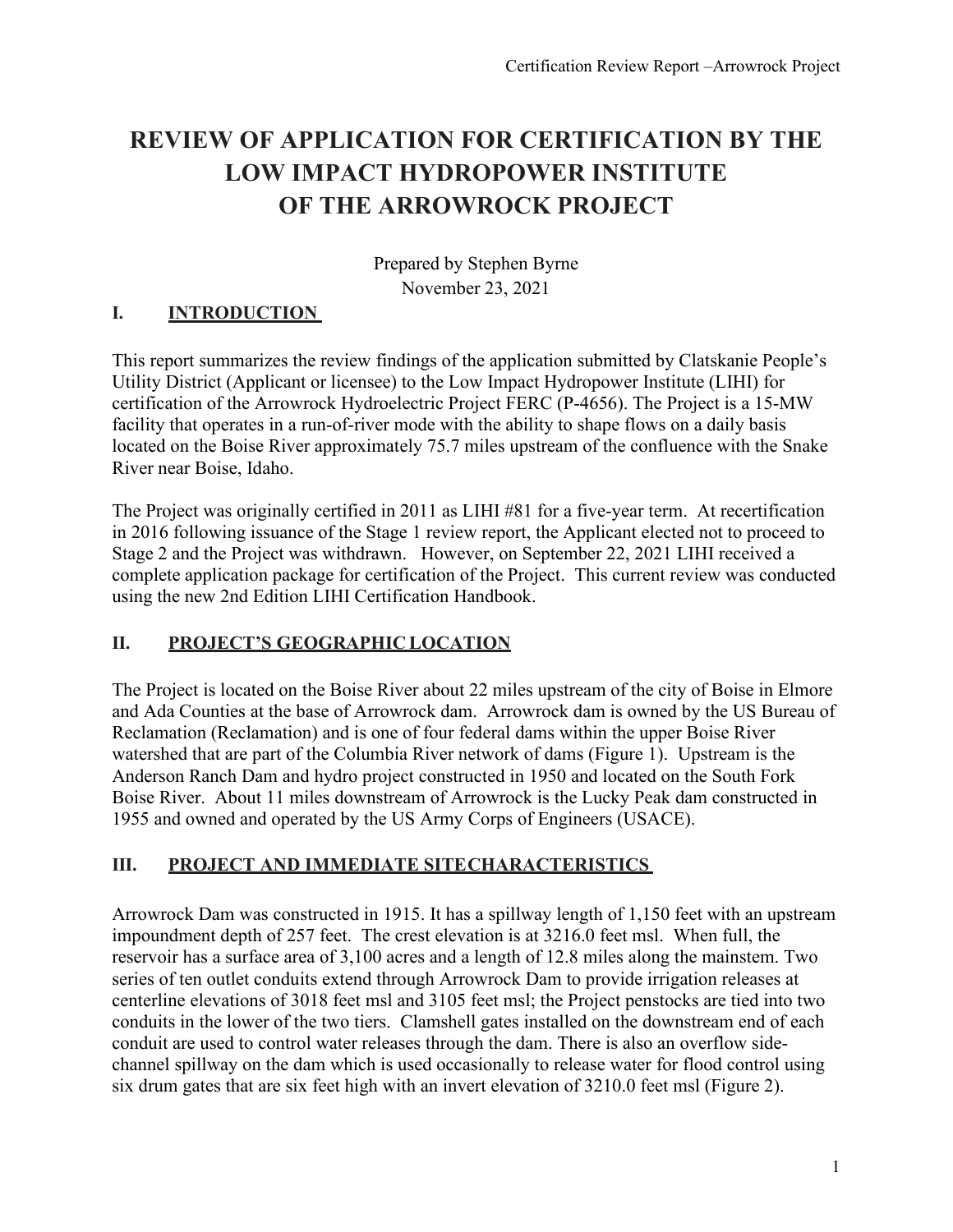A FERC license was issued on March 27, 1989 to a group of local irrigation districts however, construction was never initiated. Following several license extensions and a 2005 FERC Notice of Probable License Termination, the licensee filed a license amendment application on August 1, 2007 which FERC subsequently granted in August 2008. The Arrowrock Hydro Project began operation in 2010. The primary Project components include:

- Two 58-inch diameter steel penstocks
- A 70-foot-high powerhouse
- Two 7.5-MW Francis turbine generating units
- A 55-foot-wide, 125-foot-long tailrace discharging into Lucky Peak Lake with a tailrace control weir
- Electrical transmission infrastructure including generator leads, switchyard, and transmission interconnection with the Idaho Power Company system (see Figures 2 - 4).



**Figure 1 – Arrowrock Project Location**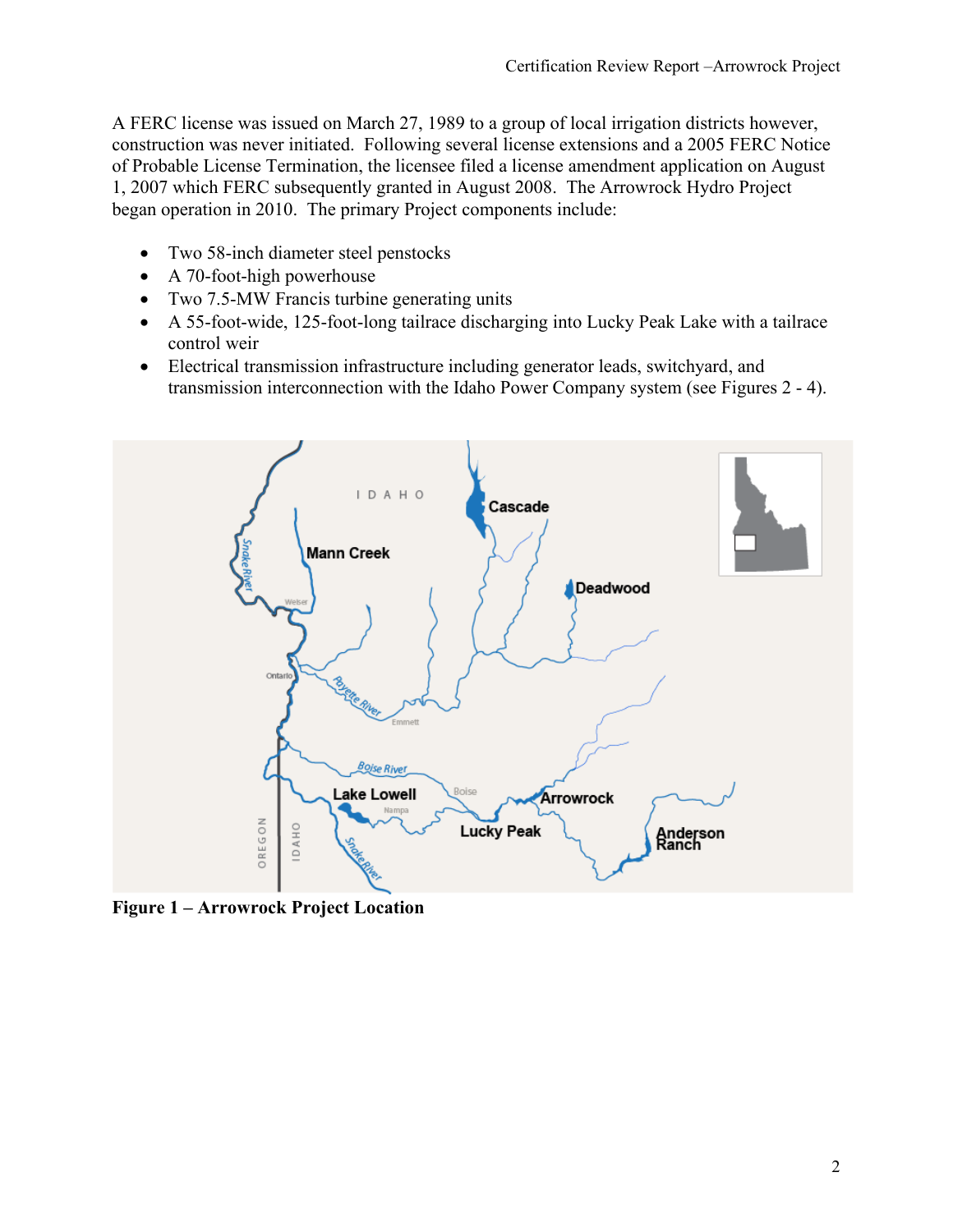

**Figure 2 –Arrowrock Project**



**Figure 3 – Arrowrock Downstream Area and Powerhouse**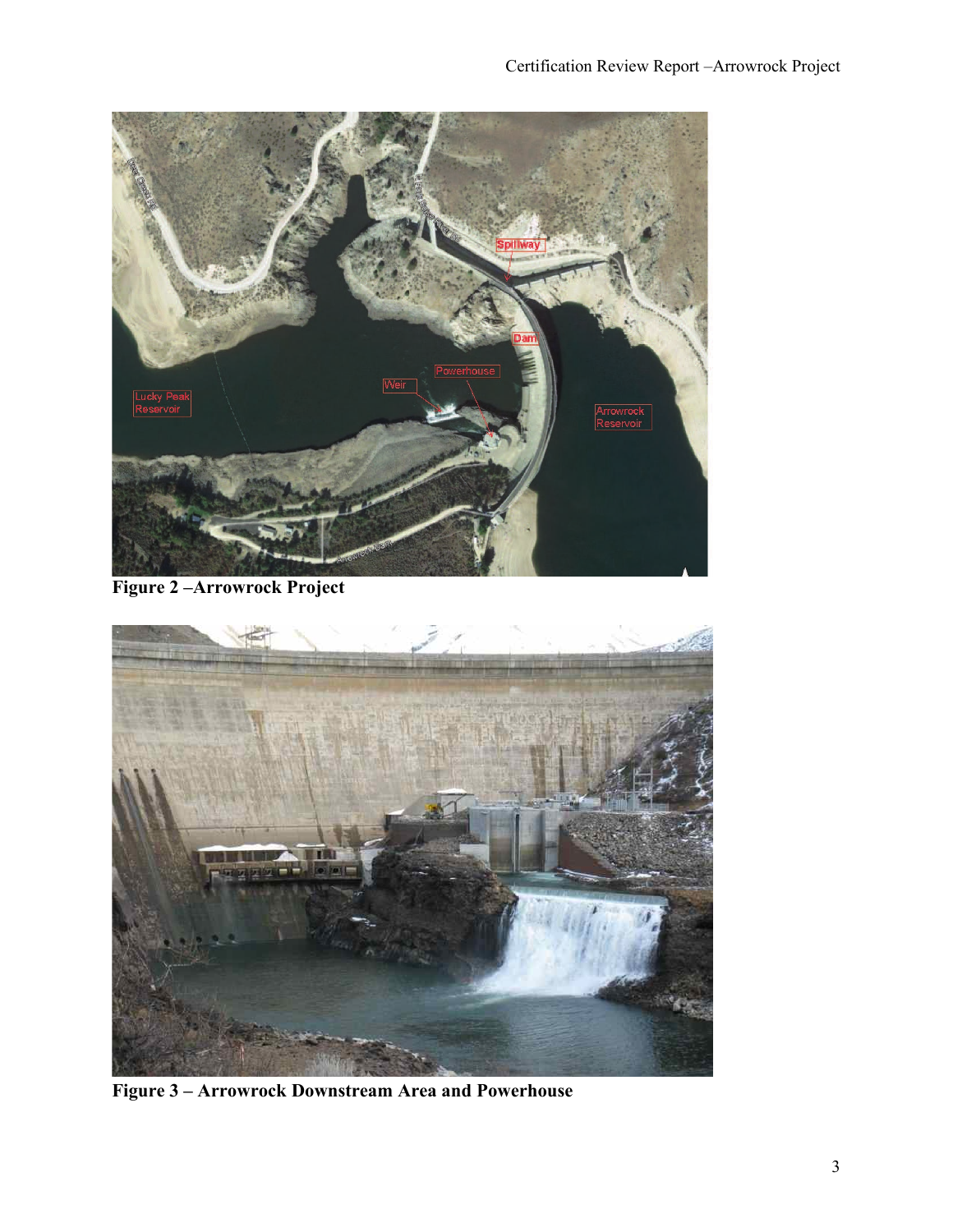

**Figure 4 – Arrowrock Downstream Area and Dam** 

## **IV. ZONES OF EFFECT AND STANDARDS SELECTED**

Two Zones of Effect (ZOEs) were designated by the Applicant and were determined to be appropriate. Zone 1 includes the Arrowrock impoundment; Zone 2 includes the tailrace and downstream reach. Table 1 shows the Standards selected for each criterion for the two ZOEs. Where applicable, reviewer recommendations for alternate standards are show in **red**.

|                  | Zone:                                     | 1: Impoundment<br>Reach  | 3. Downstream<br>Reach |
|------------------|-------------------------------------------|--------------------------|------------------------|
|                  | <b>River Mile Extent:</b>                 | $RM$ 75.7 – 76.3         | $RM$ 75.4 $-$ 75.7     |
| <b>Criterion</b> |                                           | <b>Standard Selected</b> |                        |
| $\boldsymbol{A}$ | <b>Ecological Flows</b>                   |                          | 1, 2                   |
| B                | <b>Water Quality</b>                      | 3                        | 3                      |
| C                | <b>Upstream Fish Passage</b>              |                          |                        |
| D                | <b>Downstream Fish Passage</b>            | 2                        |                        |
| $\bm{E}$         | <b>Shoreline and Watershed Protection</b> |                          |                        |
| $\bm{F}$         | <b>Threatened and Endangered Species</b>  | 3                        | 3                      |
| G                | <b>Cultural and Historic Resources</b>    | 2                        | $\mathfrak{D}$         |
| $\boldsymbol{H}$ | <b>Recreational Resources</b>             | $\overline{2}$           | 2                      |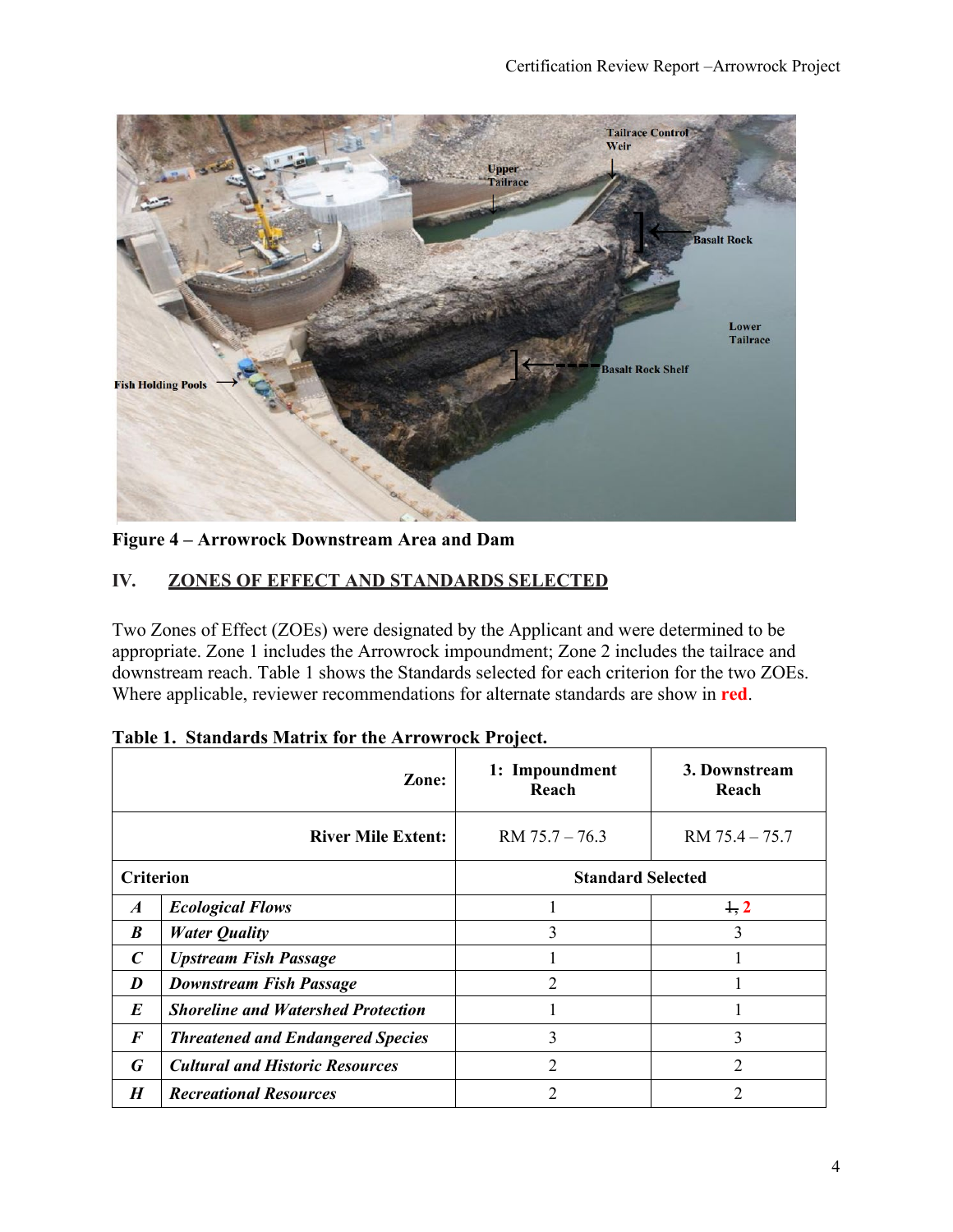## **V. REGULATORY AND COMPLIANCE STATUS**

The Project was issued a license order from the Federal Energy Regulatory Commission (FERC) in [1](#page-4-0)989<sup>1</sup> and a major license amendment in August [2](#page-4-1)008<sup>2</sup>. A water quality certification was first issued by the State of Idaho on December 11, 1984 and was subsequently re-issued on February 1, 2008[3](#page-4-2) when the Project was modified under FERC's amendment. The Project was first certified by LIHI in 2011 for a 5-year term that expired on April 30, 2016. At the time of recertification in 2016, a recertification application was submitted but the owners ultimately decided to let the certification lapse, being unable to monetize the value of LIHI recertification at that time.

#### **VI. PUBLIC COMMENT RECEIVED OR SOLICITED BYLIHI**

The application was posted for public comment on September 21, 2021 and the notice was forwarded to agencies and stakeholders listed in the application. The deadline for submission of comments was November 20, 2021. No comments were received. Based on the completeness of the application and documents available on the FERC eLibrary, I did not need to contact resource agencies.

## **VII. DETAILED CRITERIA REVIEW**

## **A. ECOLOGICAL FLOW REGIMES**

**Goal**: The flow regimes in riverine reaches that are affected by the facility support habitat and other conditions suitable for healthy fish and wildlife resources.

**Assessment of Criterion Passage:** The Applicant selected Standard A-1, Not Applicable/De Minimis Effect for both the Impoundment and Downstream zones. For reasons discussed below, this review finds that Standard A-2, Agency Recommendation is more appropriate for the Downstream Zone.

The Project is part of the USBR's "Boise Project" that collectively with several other dams and pumping plants, provides irrigation water to about 390,000 acres in southwestern Idaho and eastern Oregon. The Project operates in a run-of-river mode using available inflow from Arrowrock Reservoir with no control over impoundment operations. Most of the runoff in the Boise River system during winter and early spring is held initially in Arrowrock reservoir which is also the first reservoir in the system to be drawn down to meet irrigation demand. All inflows to the reservoir are appropriated for irrigation and flood control, and the upstream Anderson Ranch Dam creates highly regulated inflow conditions at Arrowrock. Spring high flows are used to refill the reservoir by late June and the available post-irrigation season storage capacity provides flood control during the spring refill period. The reservoir is drawn down during the irrigation months of July, August, and September with daily flow releases based on irrigation

<span id="page-4-0"></span><sup>&</sup>lt;sup>1</sup> [https://elibrary.ferc.gov/eLibrary/filelist?accession\\_number=19890417-0271&optimized=false](https://elibrary.ferc.gov/eLibrary/filelist?accession_number=19890417-0271&optimized=false)

<span id="page-4-1"></span><sup>2</sup> <https://elibrary.ferc.gov/eLibrary/filedownload?fileid=01D06FA2-66E2-5005-8110-C31FAFC91712>

<span id="page-4-2"></span><sup>3</sup> [https://elibrary.ferc.gov/eLibrary/filelist?accession\\_number=20080215-0166&optimized=false](https://elibrary.ferc.gov/eLibrary/filelist?accession_number=20080215-0166&optimized=false)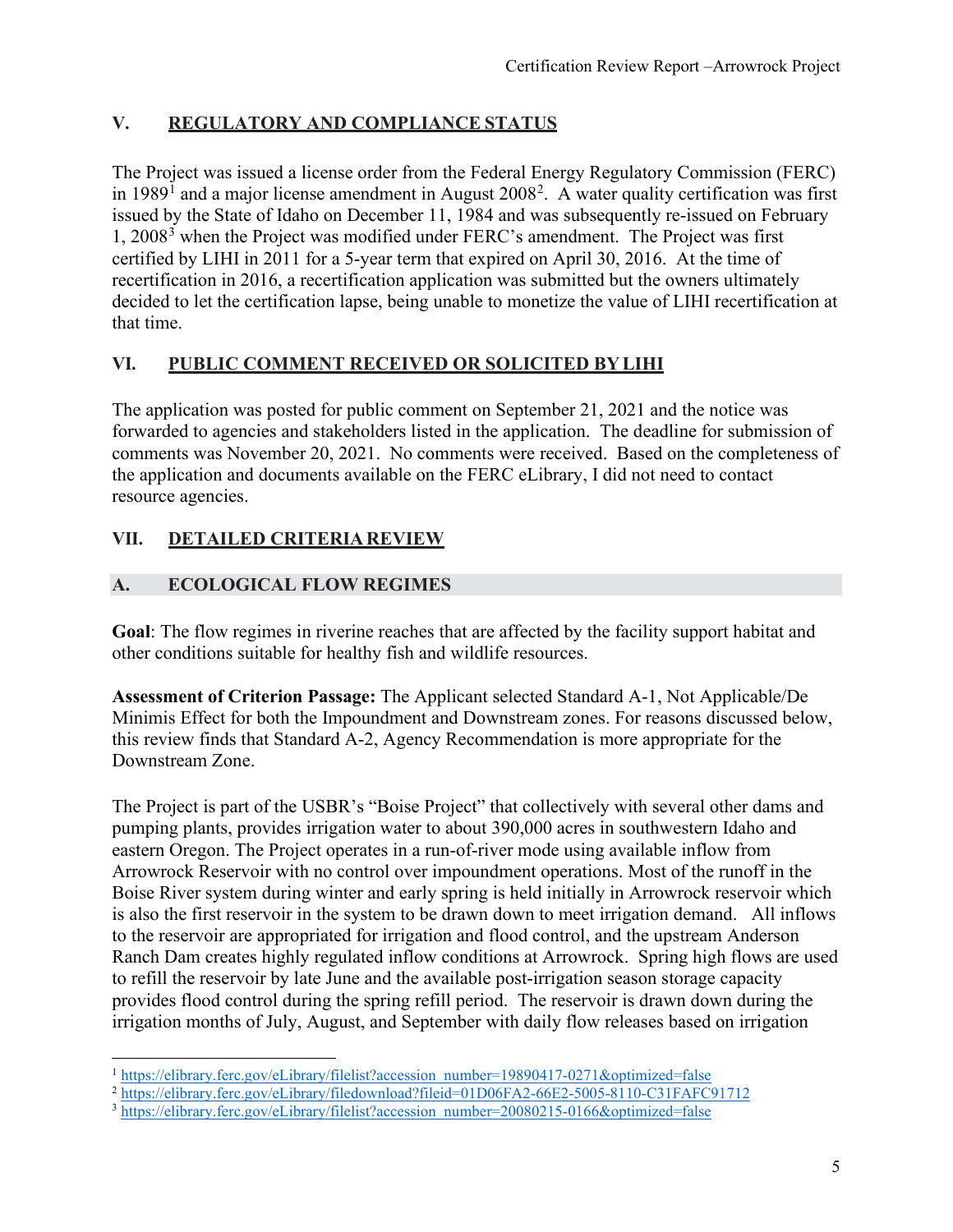demands. The seasonal drawdown has averaged 68 feet from 2001 to 2020. Releases are diverted into irrigation canals downstream of Lucky Peak, including the New York Canal.

The volume of daily flow releases from the reservoir into the turbines is allocated by USBR; however, license Article 402 as amended on December 6, 1996, permits the Applicant to engage in daily power shaping releases, which follow the hourly change in need for power. This enables the Applicant to generate during daily peak power demand periods as long as the overall volume of water released each day remains within the daily allocation and meets USBR's irrigation and flood control requirements. Because the Project flows exceed turbine capacity between April and August of each year, daily shaping does not typically occur during that period. From November to March daily flow shaping occurs about half the time. From May 1 through June 30 the Applicant is not allowed to shape flow releases from the Project for the protection of smallmouth bass incubation and spawning per Article 402, as amended on August 1, 2008. Prior to the 2008 amendment, Article 403 required the development of a plan to determine, on an annual basis, the smallmouth bass spawning and incubation periods, and establishment of a 30-day period between May 1 and June 30 for operation without power-shaping releases. However, because the volume of water released through Arrowrock Dam between May 1 and June 30 greatly exceeds the Project's capacity, the Applicant is not capable of shaping flows during that period and requested that Article 402 be modified to require run-of-river operation in May and June, allowing Article 403 to be deleted.

This review finds that Standard A-2, Agency Recommendation is more appropriate for the Downstream Zone than Standard A-1 because while Lucky Peak reservoir backwaters to the base of Arrowrock Dam, The Applicant is capable of shaping flow releases.

Based on my review of the application, supporting documentation, and publicly available information, the Project is operated in a manner such that it does not adversely affect fish and wildlife resources under its limited flow regime. As such, the Project satisfies the Ecological Flow Regimes criterion.

## **B. WATER QUALITY**

**Goal:** Water Quality is protected in waterbodies directly affected by the facility, including downstream reaches, bypassed reaches, and impoundments above dams and diversions.

**Assessment of Criterion Passage:** The Applicant appropriately selected Standard B-3, Site-Specific Studies for both Zones.

Idaho Department of Environmental Quality (IDEQ) classifies the waters of the impoundment and downstream zones as Category 2, which are waters that are fully supporting their assessed beneficial uses, and attainment of remaining beneficial uses has not been determined due to insufficient (or no) data and information<sup>[4](#page-5-0)</sup>. Assessed beneficial uses for both zones include coldwater aquatic life, primary contact recreation, and salmon spawning.

<span id="page-5-0"></span><sup>4</sup> <https://www2.deq.idaho.gov/admin/LEIA/api/document/download/14888>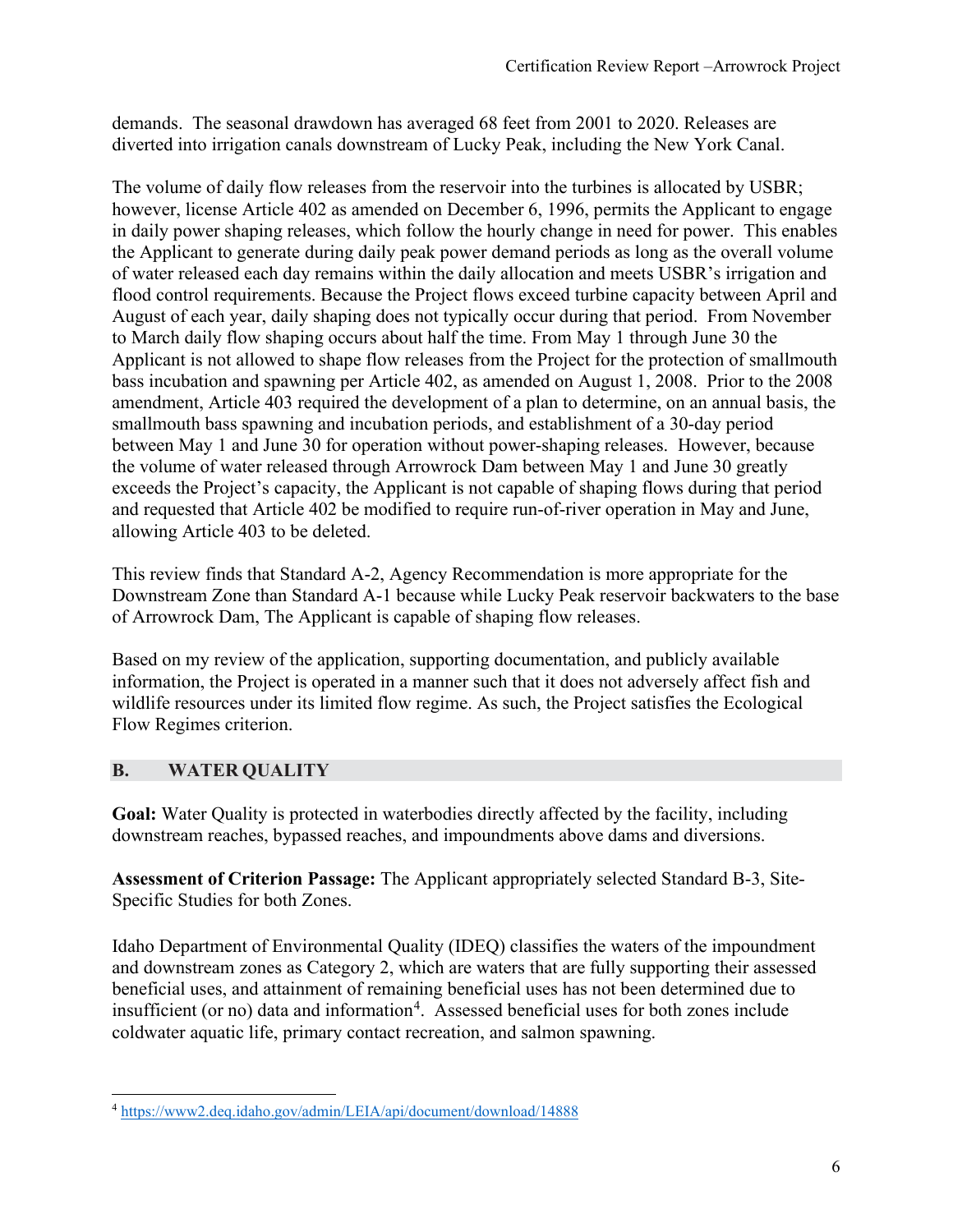The Project was issued a WQC originally in 1984 which was re-issued in 2008, more than ten years ago and thus not supportive of Standard B-2, Agency Recommendation. The WQC contains two conditions – one related to consulting with IDEQ on plans for erosion and sediment control required under license Article 105 and spoils disposal under license Article 108, and the other related to consulting with IDEQ to develop a dissolved oxygen contingency plan required under license Article 404.

The Project has no control over the quantity or quality of impoundment water, and therefore no effect on impoundment water quality. FERC's  $2008$  Environmental Assessment<sup>[5](#page-6-0)</sup> on the proposed license amendment application submitted by the Applicant states that water quality at the Project is generally good. The EA also states that Project operations could slightly alter dissolved oxygen (DO) concentrations immediately downstream at the head of Lucky Peak Lake when that lake is at winter low levels. Prior to the commencement of Project operations, Arrowrock Dam's valves discharged water above Lucky Peak Lake's winter water level and contributed some degree of downstream aeration. The Project now diverts a portion of the dam's discharges through the turbine and tailrace causing less turbulence and eliminating some aeration. License Article 404 required a Dissolved Oxygen Monitoring Plan that would ensure maintenance of 6 mg/L DO in the powerhouse tailrace, provide a procedure for initiating modifications of Project operation to increase DO levels in the event that they fall below the required 6 mg/L level, and a procedure for reporting DO conditions and corrective actions to consulting agencies. The final Dissolved Oxygen Monitoring Plan was submitted to FERC in  $2009<sup>6</sup>$  $2009<sup>6</sup>$  $2009<sup>6</sup>$  and approved that same year<sup>[7](#page-6-2)</sup>.

Continuous DO monitoring and annual reporting have occurred ever since construction was completed. Based on a review of the annual DO monitoring reports, DO concentrations in the tailrace are in compliance with requirements.

The potential for Project-related impacts to water quality are minimized through several FERC license articles, including Article 105, which requires a plan for control of erosion, stream sedimentation, dust, and soil mass movement; Article 108, which requires a plan for soil disposal; Article 106, which requires a plan for handling solid waste and wastewater generated during construction and operation of the Project; Article 107, which requires a plan for storage, spill prevention, and cleanup of oils, lubricants, and other hazardous substances; and Article 108, which requires a plan for handling excess construction/tunnel spoils and slide material, including prevention of water contamination.

A review of the FERC eLibrary indicated that no issues related to water quality have occurred at the Project. Based on my review of the application, supporting documentation, and publicly available information, the Project does not appear to impact water quality in the river and therefore satisfies the Water Quality criterion.

<span id="page-6-0"></span><sup>5</sup> [20080509-3043](https://elibrary.ferc.gov/eLibrary/filelist?accession_number=20080509-3043)

<span id="page-6-1"></span><sup>6</sup> <https://elibrary.ferc.gov/eLibrary/filedownload?fileid=12035042>

<span id="page-6-2"></span><sup>7</sup> <https://elibrary.ferc.gov/eLibrary/filedownload?fileid=12205766>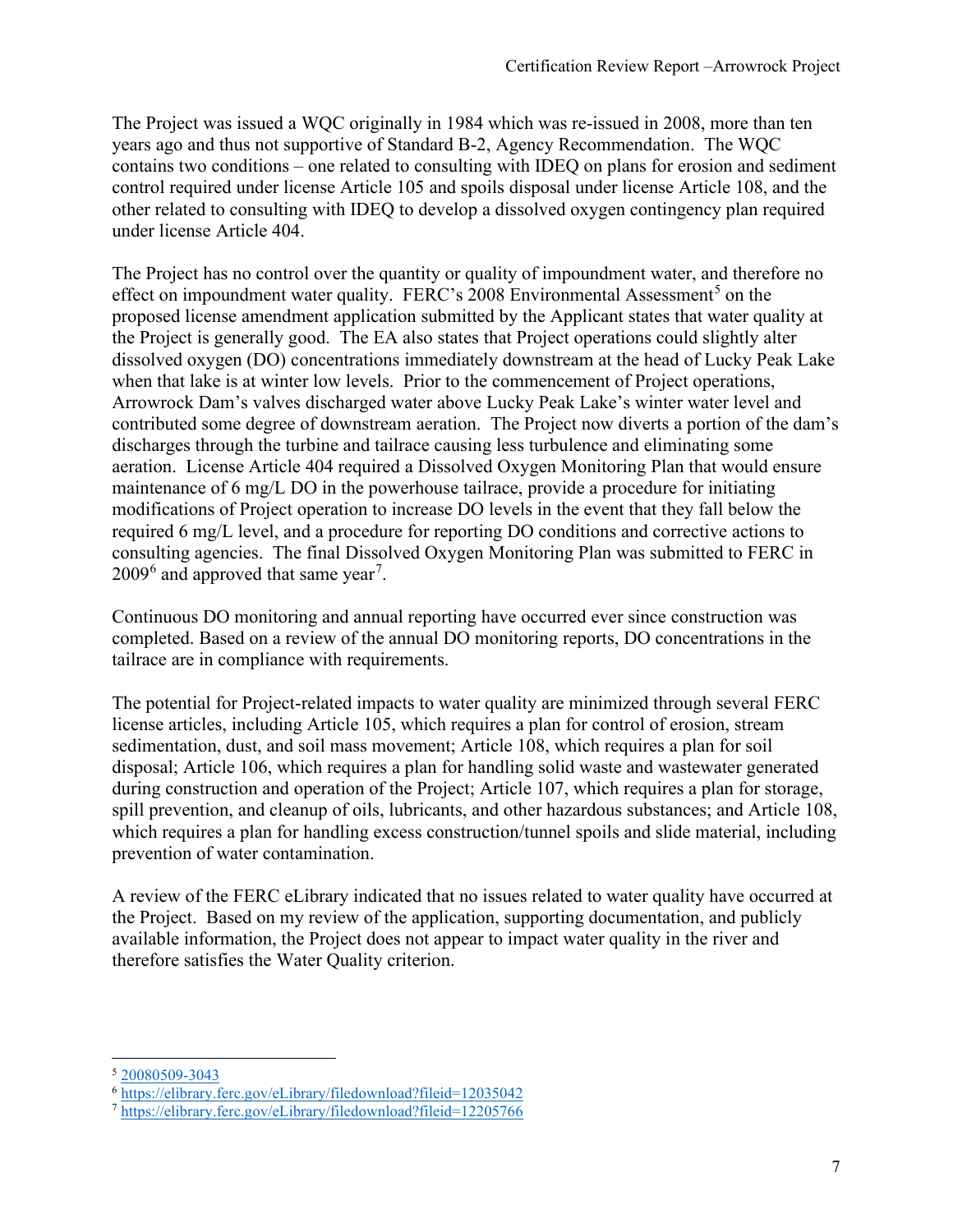#### **C. UPSTREAM FISH PASSAGE**

**Goal:** The facility allows for the safe, timely, and effective upstream passage of migratory fish. This criterion is intended to ensure that migratory species can successfully complete their life cycles and maintain healthy populations in areas affected by the facility.

**Assessment of Criterion Passage:** The Applicant appropriately selected Standard C-1, Not Applicable/De Minimis Effect for both Zones.

There is no fish passage at the Project. License Article 203 reserves FERC authority to order alterations of Project structures and operations to take into account "to the fullest extent practicable" the regional fish and wildlife programs developed under the Pacific Northwest Electric Power Planning and Conservation  $Act^8$  $Act^8$ , as recommended by resource agencies or affected Tribes. That authority has not been exercised to date.

The application states that historically (early to mid-1800's) anadromous fish, likely Chinook salmon, accessed the Boise River in the vicinity of the Project. However, by the late 1800's dams were in place on the Boise River downstream of Arrowrock Dam, which itself was constructed in 1915. The Swan Falls dam on the Snake River downstream of the Boise River confluence was constructed in 1901. Between mining on Boise River tributaries beginning in the 1860's and dam construction downstream of Arrowrock in the late 1800's, anadromous species had disappeared from the Boise River by the time Arrowrock Dam was constructed.

Since then, the Hells Canyon Complex was built in 1967 downstream on the Snake River and a series of dams were constructed on the lower Snake and Columbia Rivers. The Lucky Peak Dam was constructed by USACE in 1955 as a flood control facility, immediately downstream of Arrowrock Dam and has no upstream fish passage facilities.

Based on my review of the application, supporting documentation, and publicly available information, the Project satisfies the Upstream Fish Passage criterion.

#### **D. DOWNSTREAM FISH PASSAGE AND PROTECTION**

**Goal:** The facility allows for the safe, timely, and effective downstream passage of migratory fish. For riverine (resident) fish, the facility minimizes loss of fish from reservoirs and upstream river reaches affected by Facility operations. Migratory species are able to successfully complete their life cycles and maintain healthy populations in the areas affected by the Facility.

**Assessment of Criterion Passage:** The Applicant appropriately selected Standard D-2, Agency Recommendation for the Impoundment Zone and Standard D-1, Not Applicable/De Minimis Effect for the Downstream Zone.

As noted previously in Criterion C - Upstream Fish Passage, downstream dams were constructed

<span id="page-7-0"></span><sup>8</sup> <https://www.nwcouncil.org/reports/northwest-power-act>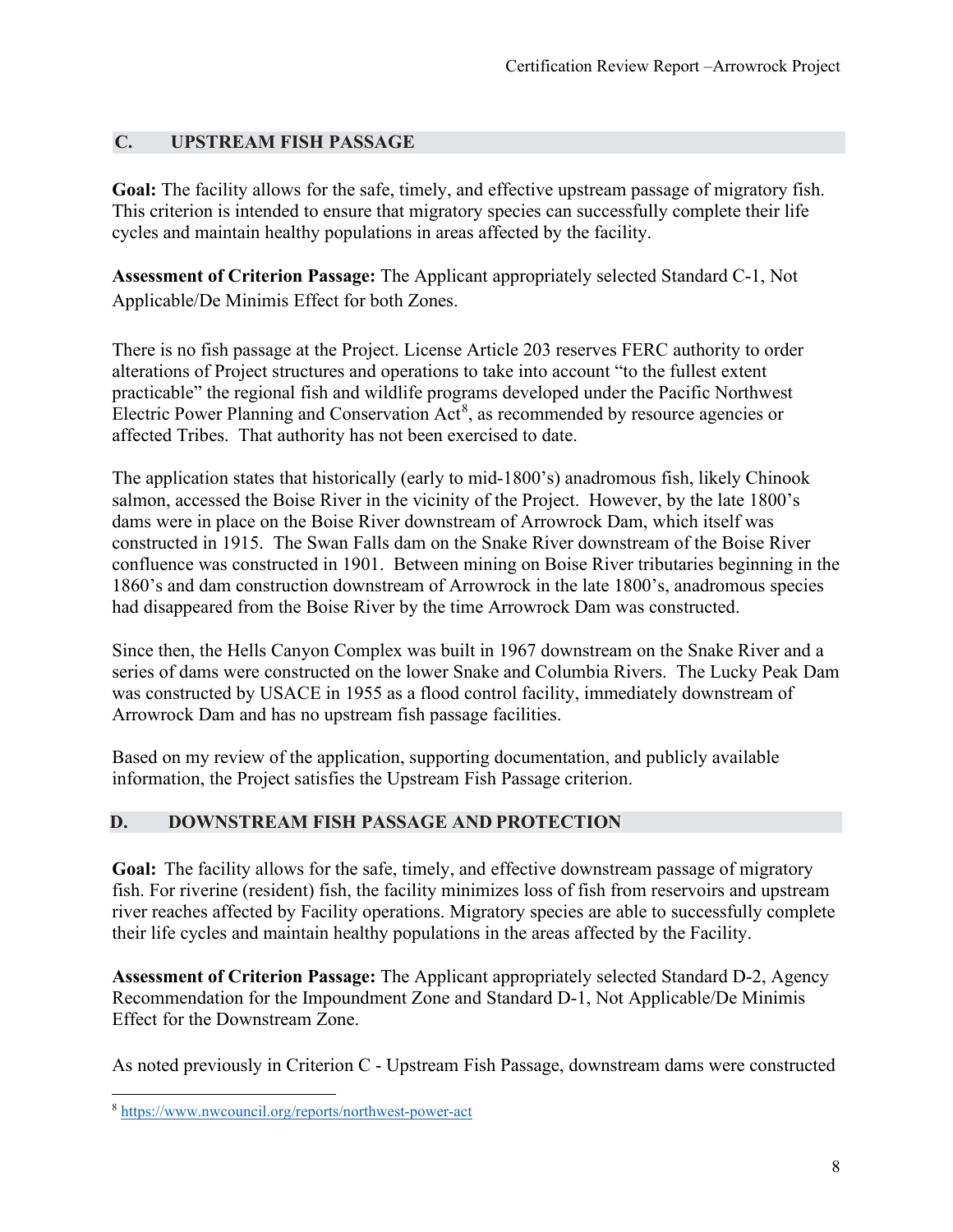prior to the Project and do not have fish passage facilities. Therefore, diadromous fish are not present in the Project area.

Both Arrowrock Reservoir and Lucky Peak Lake provide habitat for coldwater and warmwater fishes, but space and habitat variability are limiting factors for fish populations as the reservoirs are subject to substantial seasonal drawdowns. Arrowrock Reservoir supports a mixed fishery consisting of yellow perch, smallmouth bass, mountain whitefish, rainbow trout, and bull trout. Wild redband trout, considered an interior native subspecies of rainbow trout, are also present. Bull trout in Arrowrock Reservoir are part of a population that is federally listed and protected under the Endangered Species Act.

Two fisheries exist in Lucky Peak Lake: a warmwater inshore fishery dominated by smallmouth bass and a coldwater mid-water fishery dominated by rainbow trout and kokanee. The rainbow and kokanee fisheries in the lake are supplemented by stocking and through fish that may pass through Arrowrock Dam upstream. Warmwater fishes spawn successfully along the shoreline.

Fish are entrained from Arrowrock Reservoir and into Luck Peak Lake independently of the hydroelectric project. FERC's 2008 Environmental Assessment notes that the existing 2005 US Fish and Wildlife Service (USFWS) Biological Opinion for Reclamation's operation and maintenance of its facilities in the Snake River Basin upstream of Brownlee Reservoir<sup>[9](#page-8-0)</sup> indicated that the potential for entrainment at Arrowrock is associated with both the elevation of the reservoir and the rate of discharge from the dam. Specifically, entrainment is most likely to occur when the reservoir elevation is below 3,111 feet mean sea level (msl), and discharge is greater than 695 cfs. Additionally, an analysis of monthly data for the 73-year period from 1927 through 2001 by the licensee indicated that these conditions were met in 25 of 876 months, or 3 percent of the time.

In 2007 USFWS issued a Biological Opinion for the Arrowrock Hydroelectric Project concluding that the shaping flows operation at the Project would increase the conditions when entrainment might occur by 37 days over an 11-year time period for an increase of 0.1 percent of the license term, primarily in September and October. Additionally, USFWS concluded that "the potential for the Project to result in entrainment beyond that anticipated under Reclamation's existing operations will not result in effects to bull trout in Arrowrock Reservoir that could be meaningfully measured, detected, or evaluated." FERC staff concluded in the 2008 EA that impacts to fishes through entrainment and turbine passage at the Project could only incrementally increase mortality rates of fish already entrained through Arrowrock Dam and would not result in population-level effects to fishes.

The Arrowrock Project turbines only operate when the hydraulic head is between 70 feet and 180 feet. Based on this operating criterion, the Project does not operate when the surface elevation of Arrowrock Reservoir is below 3,092 feet msl. Given the conclusion reached by USFWS in its Biological Opinion that entrainment is most likely to occur when Arrowrock Reservoir elevation is less than 3,111 feet msl, the risk of fish entrainment through the Project turbines is very low.

Article 406 of the license required development of a plan to monitor turbine-induced injury and

<span id="page-8-0"></span><sup>&</sup>lt;sup>9</sup> [https://www.fws.gov/idaho/documents/BOs/05\\_F\\_0532\\_BORUpperSnake.pdf](https://www.fws.gov/idaho/documents/BOs/05_F_0532_BORUpperSnake.pdf)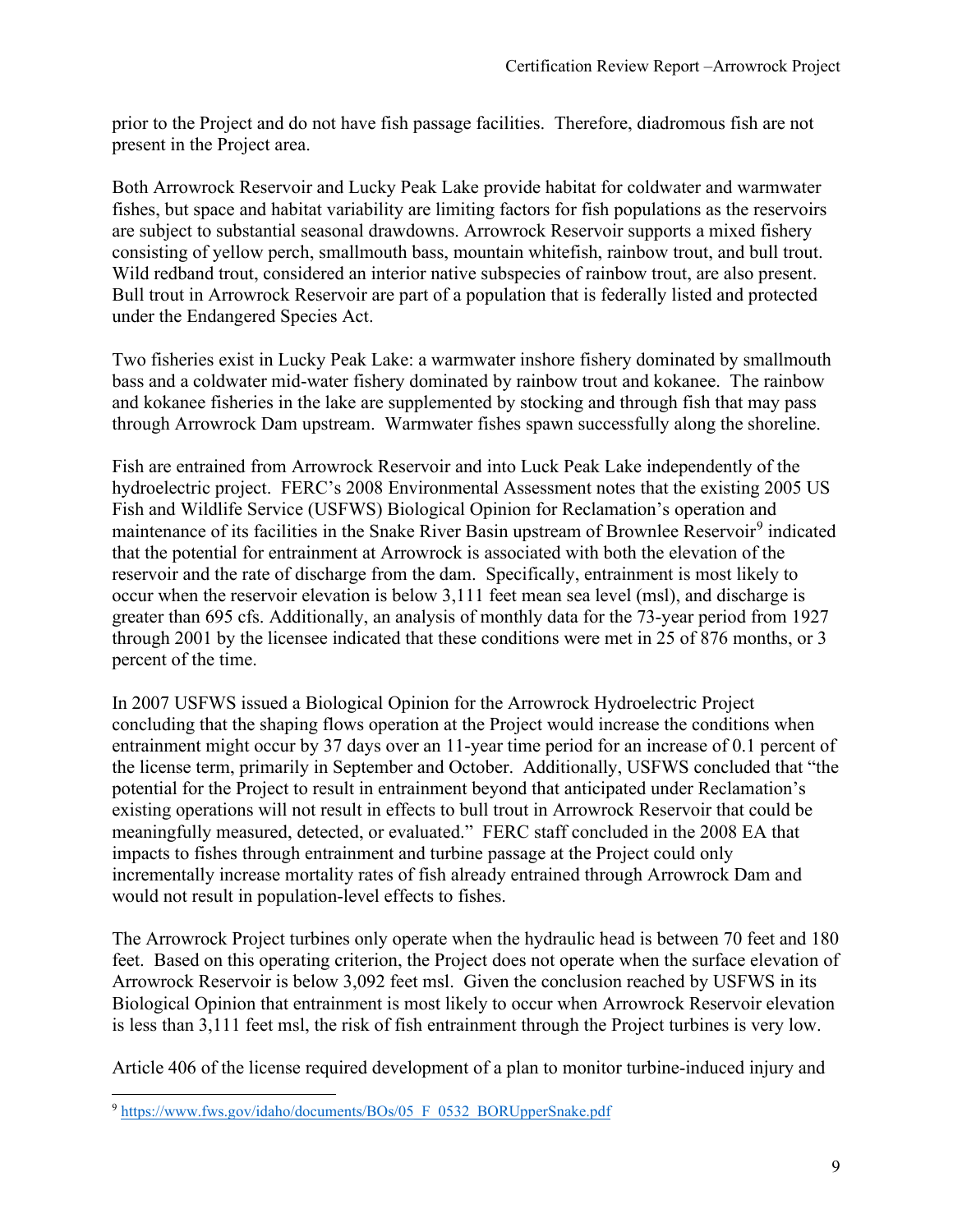mortality for five years and to file a five-year summary report with FERC, annual agency consultation meetings on the monitoring to ensure bull trout protection, annual summary reports to be filed with resource agencies and FERC, and a notification process in the event of bull trout entrainment, injury, or mortality. The plan was filed on October 20, 2009<sup>[10](#page-9-0)</sup> and approved on December 11,  $2009<sup>11</sup>$ . The plan included fish injury and mortality studies that were conducted in November 2010 and included a balloon tag study utilizing live, hatchery-raised rainbow trout (*Onchorhynchus mykiss*) and a Sensor Fish study utilizing a small electronic "fish". The balloon tag study released 100 rainbow trout in two size classes through Clamshell Valve 1, 50 fish through Turbine Unit 1, 51 fish over the tailrace waterfall, and 39 control fish. All three passage routes resulted in relatively high rates of injury and mortality. Direct 48-hour survival estimates for fish passed through Clamshell Valve 1, Turbine Unit 1, and over the tailrace waterfall were 21.7%, 6.0%, and 53.1%, respectively. The Sensor Fish study indicated most hazards to fish were due to pressure changes and shear for the clamshell passage route, collision with the turbine components for the turbine passage route, and collision with rocks for the tailrace waterfall passage route.

The plan also included a fish salvage and monitoring program during the first 5 years of Project operation. The licensee stated that since starting operations in 2010, it has determined that the week around Labor Day is the most critical time for the possibility of fish entrainment in the tailrace, due to Arrowrock and Lucky Peak reservoir operations. Based on five years of fish salvage monitoring, the licensee proposed to modify operations to ensure cool fresh water is released to the tailwater during Project shutdowns longer than 24 hours and, depending on reservoir elevations, in order to prevent fish mortality and improve water quality conditions in the tailrace. Since hydro operations began, no bull trout have ever been detected in the tailrace, and salvage operations pursuant to this provision were only required once since the Project started operating.

License Article 406, as revised in the 2008 license amendment also reserves FERC's authority to require alteration of Project operations or features to protect bull trout or other fish resources. This authority has not been exercised to date.

Based on my review of the application, supporting documentation, and publicly available information, the Project satisfies the Downstream Fish Passage and Protection criterion. Although entrainment mortality is more than de minimis, the hydro Project has only negligible effect on mortality that would otherwise occur.

#### **E. SHORELINE AND WATERSHED PROTECTION**

**Goal***:* The Facility has demonstrated that enough action has been taken to protect, mitigate and enhance the condition of soils, vegetation and ecosystem functions on shoreline and watershed lands associated with the facility.

**Assessment of Criterion Passage:** The Applicant appropriately selected Standard E-1, Not Applicable/De Minimis Effect for both Zones.

<span id="page-9-0"></span><sup>10</sup> [20091020-5034](https://elibrary.ferc.gov/eLibrary/filelist?accession_number=20091020-5034)

<span id="page-9-1"></span><sup>11</sup> [20091211-3013](https://elibrary.ferc.gov/eLibrary/filelist?accession_number=20091211-3013)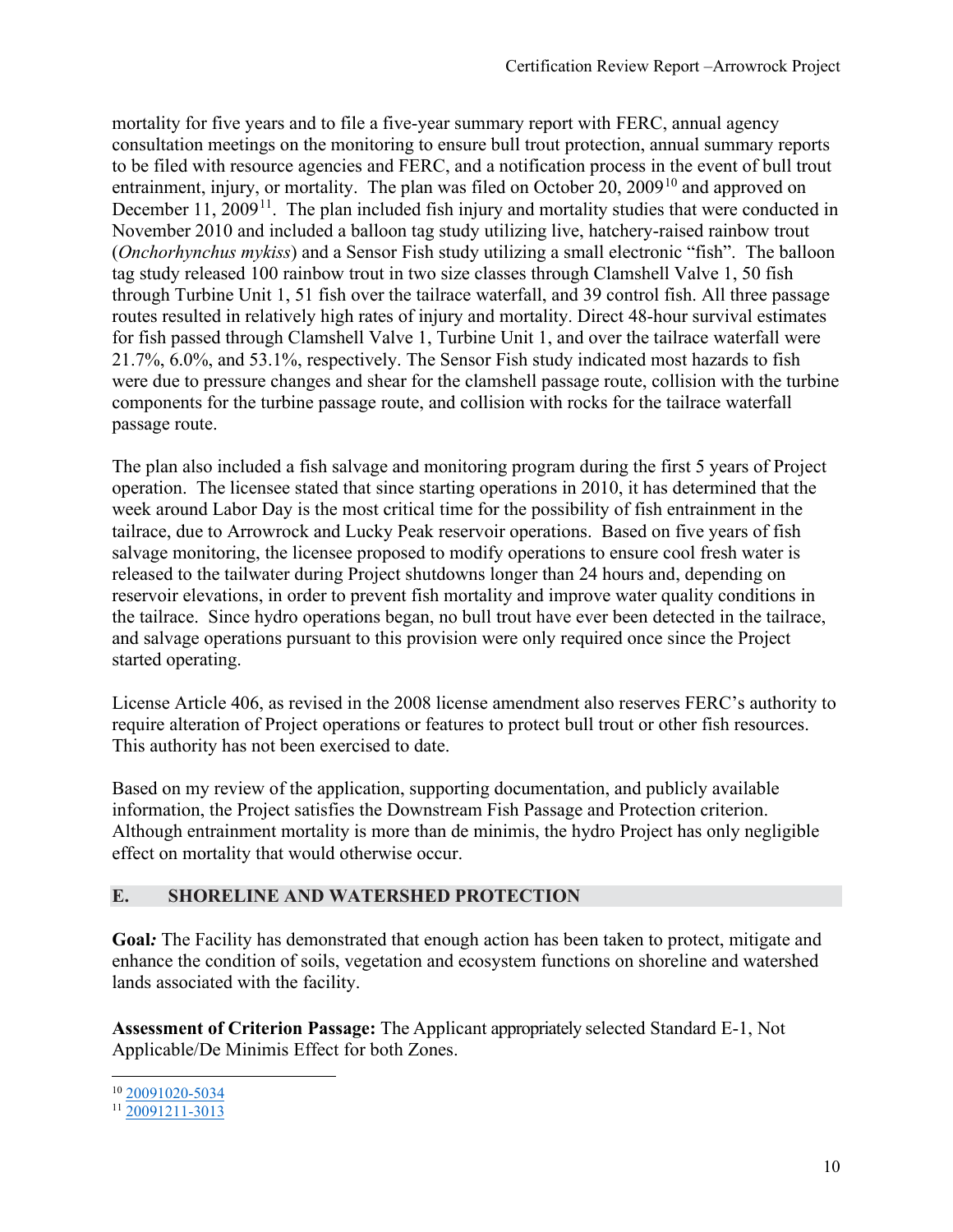The FERC Project boundary covers approximately 5 acres. The areas around both reservoirs are dominated by a shrub-steppe vegetation community. At high elevations around Arrowrock reservoir, land transitions to coniferous forest. Riparian communities are limited to the areas around the numerous tributaries that flow into both reservoirs. Land use around the reservoirs is primarily undeveloped due to steep hillsides and most lands are federally owned.

The Project is not required to have, nor does it have a shoreline management or similar plan. The Project does not control or impact the shoreline of Arrowrock Reservoir nor does it influence the downstream zone given that Lucky Peak reservoir backwaters to the toe of Arrowrock dam. The run-of-release operations minimize the potential for the Project to negatively affect the shorelines.

The Project's FERC license does contain several articles that address terrestrial habitat mitigation, however these articles either were only applicable during the construction phase of the Project or are applicable to the transmission line, which is owned by Reclamation.

A review of the FERC eLibrary indicated that no issues related to shoreline and watershed protection have occurred during the FERC licensing period.

Based on my review of the application, supporting documentation, and publicly available information, the Project's operations sufficiently protect shoreline and watershed lands. Therefore, the Project satisfies the Shoreline and Watershed Protection criterion.

#### **F. THREATENED AND ENDANGERED SPECIES PROTECTION**

Goal: The facility does not negatively impact federal or state listed species.

**Assessment of Criterion Passage:** The Applicant appropriately selected Standard F-3, Recovery Planning and Action, for both Zones.

A USFWS IPaC report generated by the Applicant, included only the federally-threatened bull trout. Critical habitat for bull trout is designated throughout the species range, and the species is present in both Arrowrock and Lucky Peak reservoirs and upstream of Arrowrock. Bull trout use both the Arrowrock reservoir and the regulated stretch of the South Fork downstream of Anderson Ranch Dam for overwintering and foraging activities. Adults and subadults migrate into Arrowrock reservoir from the upstream North Fork and Middle Fork tributaries. Upstream migrations out of the reservoir occur between late March and mid-June, although a small number of fish remain over the entire summer. Most bull trout migrate from Arrowrock reservoir to upstream tributaries from March through June where they presumably find summer refuge habitat and foraging areas prior to the spawning period in late summer.

As noted earlier in Section D, in its 2007 Biological Opinion on the Project, USFWS concluded that "the potential for the project to result in entrainment beyond that anticipated under Reclamation's existing operations will not result in effects to bull trout in Arrowrock Reservoir that could be meaningfully measured, detected, or evaluated." Additionally, since hydro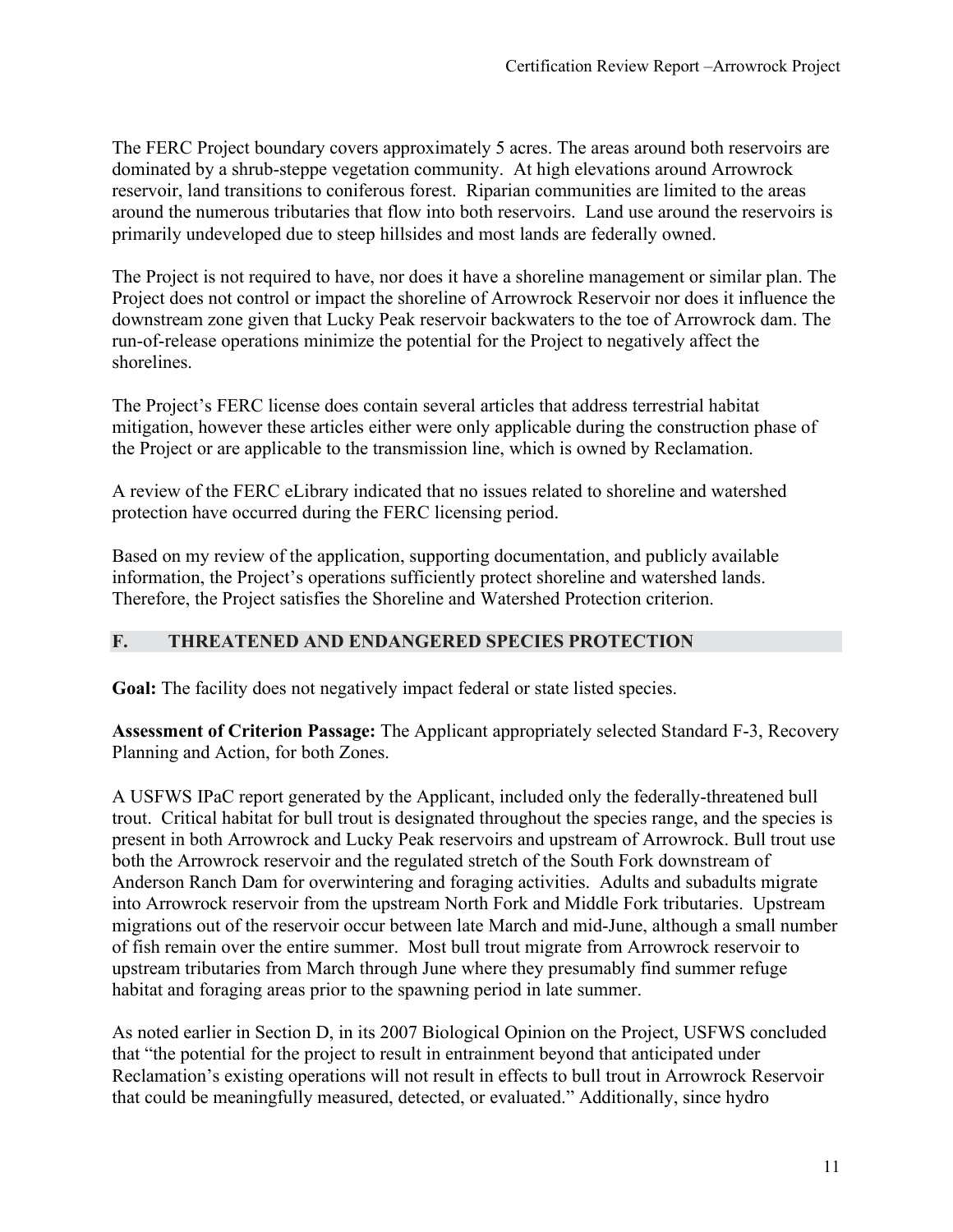operations began, no bull trout were ever detected in the tailrace, and salvage operations pursuant to this provision were only required one time since the Project started operating.

License Article 114 required a survey and mitigation plan for threatened and endangered species approved by the US Forest Service which was filed in 2008 (privileged) and subsequently approved by FERC<sup>[12](#page-11-0)</sup>. USFWS had been consulted and they concluded that the Project with the design and construction mitigation measures in place would not adversely affect any listed species. The Forest Service confirmed that with the 2007 USFWS Biological Opinion, the Project satisfied the provisions of Article 114.

The State of Idaho does not maintain a separate list of threatened and endangered species. Rather, the State relies on federal agencies for determination of species status.

A review of the Project's record on the FERC eLibrary indicated that no issues related to threatened and endangered species have occurred during the FERC licensing period.

Based on my review of the application, supporting documentation, and publicly available information, the Project satisfies the Threatened and Endangered Species criterion.

## **G. CULTURAL AND HISTORIC RESOURCE PROTECTION**

**Goal:** The facility does not unnecessarily impact cultural or historic resources that are associated with the Facility's lands and waters, including resources important to local indigenous populations, such as Native Americans.

**Assessment of Criterion Passage:** The Applicant appropriately selected Standard G-2, Approved Plan, for both Zones.

At the time the Project was licensed, four historic sites and one archeological site were inventoried that might be affected by the Project. One historic site is Arrowrock Dam, a property listed on the National Register. In its 2008 Environmental Assessment on the proposed license amendment, FERC noted that the area of potential effect for the proposed amendment encompasses: (1) the historic Arrowrock Dam; (2) the area where the powerhouse would be located; and (3) the 26.04 acres of land occupied by the transmission line (decreased from 57.31 acres); and that these areas are not expected to contain significant archaeological resources.

Cultural resources were not identified along the transmission line in the revised transmission line authorized under the license amendment. Article 409 of the amended license contained more specific requirements including additional consultation for protection of newly discovered resources and development of a Historic American Engineering Record.

Plans to blend the new powerhouse facility with the existing dam were included in a visual quality management plan, submitted, and approved by FERC in 2008. The Historic American Engineering Record documentation was completed by Reclamation as part of a separate project

<span id="page-11-0"></span><sup>12</sup> <https://elibrary.ferc.gov/eLibrary/filedownload?fileid=11849396>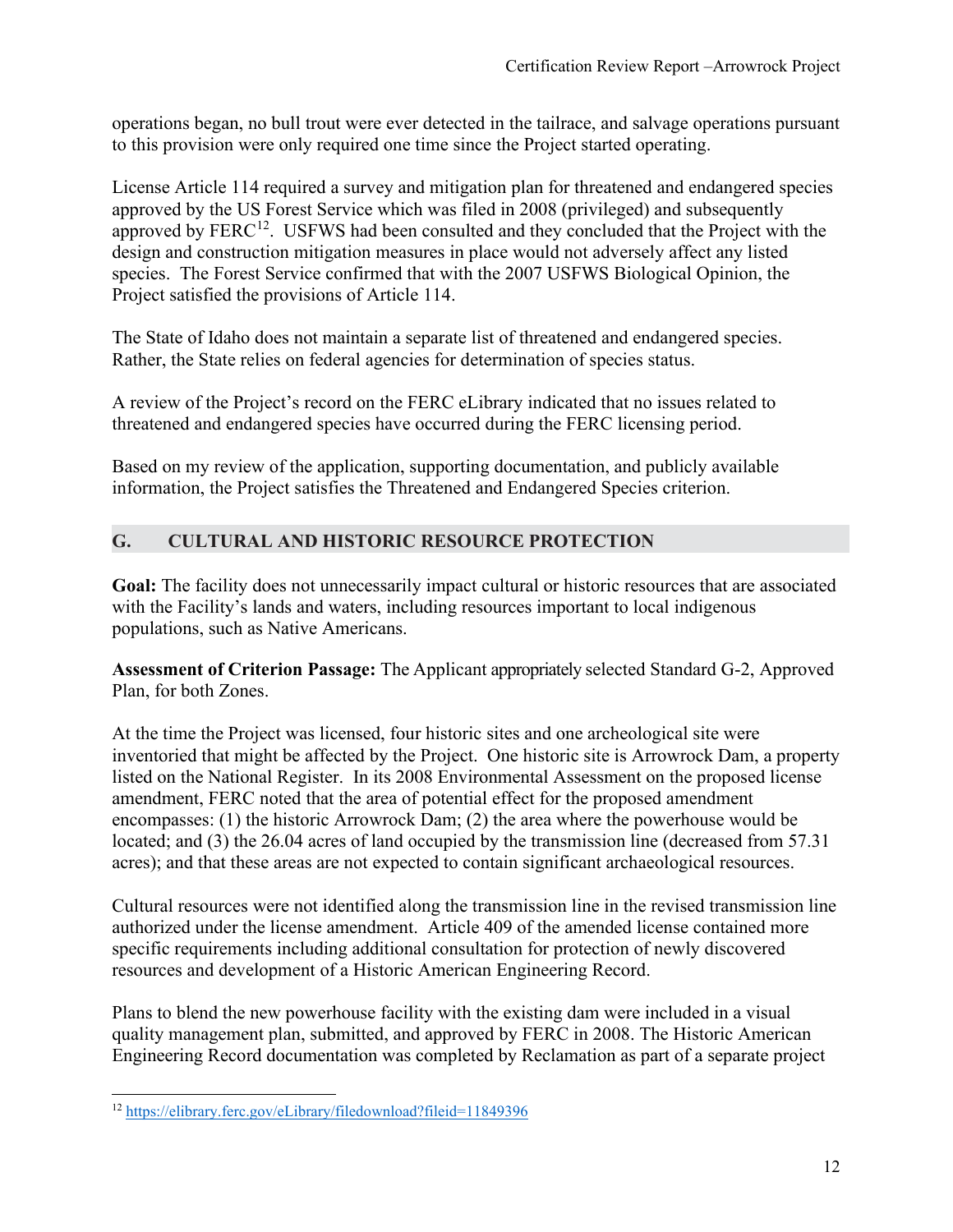that involved replacement of the dam's lower set of 10 Ensign valves with clamshell gates between 2001 and 2004. Reclamation submitted the final confidential Historic American Engineering Record to FERC on January 29, 2015.

A review of the National Register of Historic Places database found that the Arrowrock dam is the only registered site within the City of Boise and Boise County.

Based on my review of the application, supporting documentation, and publicly available information, the Project satisfies the Cultural and Historic Resource Protection criterion.

#### **H. RECREATIONAL RESOURCES**

**Goal:** The facility accommodates recreation activities on lands and waters controlled by the facility and provides recreational access to its associated lands and waters without fee or charge.

**Assessment of Criterion Passage:** The Applicant appropriately selected Standard H-2, Agency Recommendations for all zones.

FERC's 2008 Environmental Assessment notes that most of the public recreational use of Reclamation's Arrowrock Reservoir occurs at its upstream end due to the steep topography of the surrounding land, and the annual reservoir drawdowns by Reclamation. The area around the very upstream end of Arrowrock Reservoir, and the South Fork Boise River, provide a popular area for fishing, tubing, camping, picnicking, hiking, hunting, and nature study. Primary public recreational uses of the USACE's Lucky Peak Lake, immediately downstream include waterskiing, boating, fishing, swimming, and picnicking. Due to the small Project boundary, there is no safe recreational access within the Project boundary. A 2018 FERC Environmental and Public Use Inspection Report<sup>[13](#page-12-0)</sup> notes that the licensee does not allow public access across the Arrowrock Dam to the power plant area.

Article 410 as amended, required a road utilization plan to minimize recreational access concerns during Project construction. The plan was submitted to FERC and approved in 2008. All construction-related work and road impacts were completed with final Project construction and demobilization.

Article 412 of the license required a recreation monitoring plan and recreation survey. The plan was submitted to FERC in 2009 and approved in 2010<sup>14</sup>. The survey was conducted in 2010<sup>[15](#page-12-2)</sup> and filed with and approved by FERC in  $2011^{16}$ .

Article 411 required development of a parking area for anglers near Arrowrock dam on the north shoreline and an overlook off the access road below the dam. FERC issued an order on January 19, 2010 approving a modified parking plan to be located on the north shore of the Boise River arm of Lucky Peak reservoir. The plan included installing a vault toilet, metal staircase, and

<span id="page-12-0"></span><sup>13</sup> [20181001-3003](https://elibrary.ferc.gov/eLibrary/filelist?accession_number=20181001-3003)

<span id="page-12-1"></span><sup>14</sup> <https://elibrary.ferc.gov/eLibrary/filedownload?fileid=12313142>

<span id="page-12-2"></span><sup>15</sup> <http://elibrary.ferc.gov/idmws/common/opennat.asp?fileID=12604244>

<span id="page-12-3"></span><sup>16</sup> <https://elibrary.ferc.gov/eLibrary/filedownload?fileid=12751685>